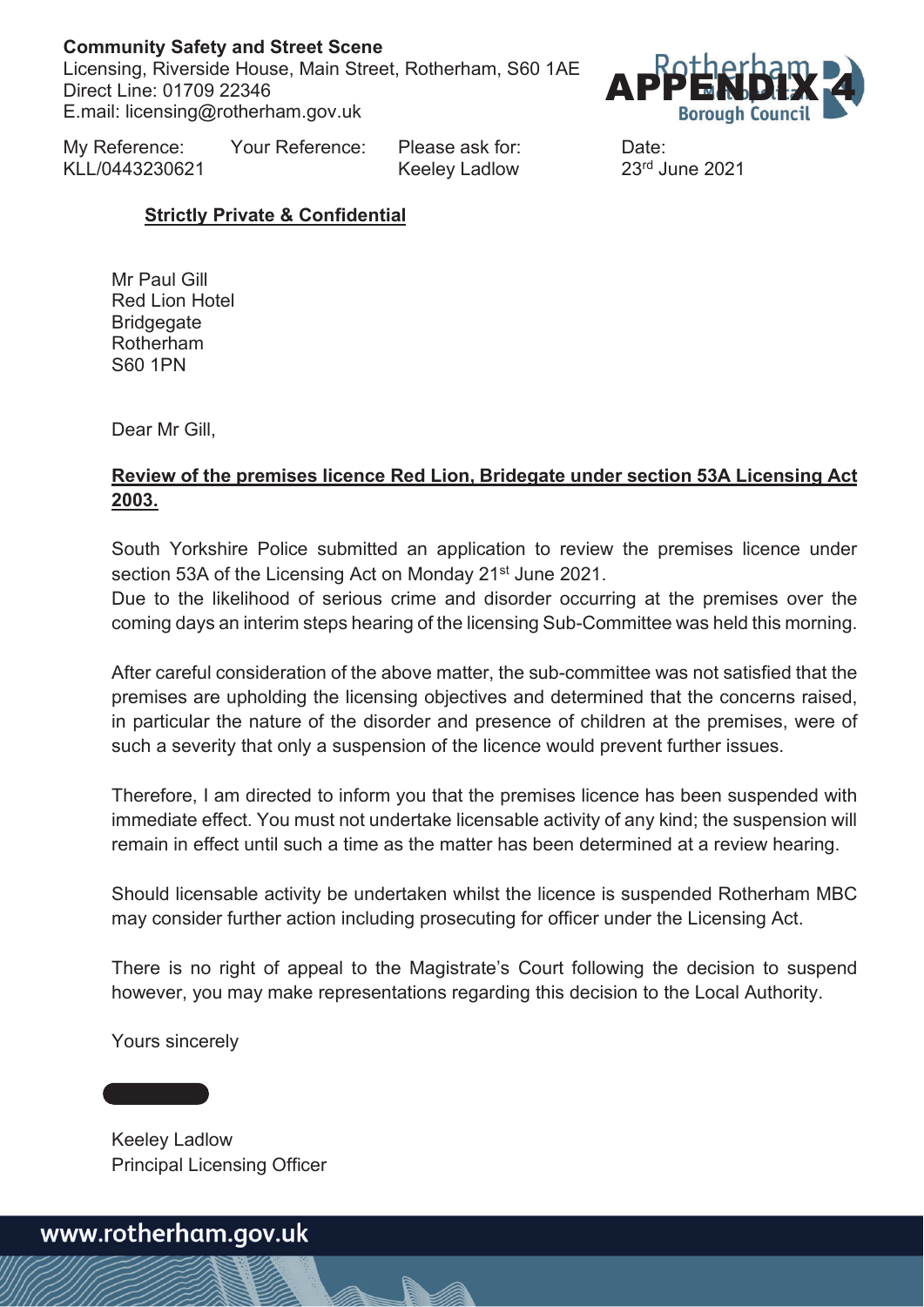

#### Interim Steps Hearing – The Red Lion

On 21<sup>st</sup> June 2021 the Licensing Authority received an application for a summary review of the premises licence for The Red Lion, Bridgegate, Rotherham, under section 53A of the Licensing Act 2003.

The Licensing Sub-Committee considered whether it was necessary to take interim steps pending the determination of a full review of the premises licence. South Yorkshire Police had submitted that such steps were necessary and had requested that the premises licence be suspended.

The application and attached certificate fully explains the reasons for the application and the reasoning for the request for interim steps to be put into place.

Between Friday 18<sup>th</sup> June and Sunday 20<sup>th</sup> June 2021 several incidents of serious disorder occurred within the premises and its immediate locality. The incidents increased in severity over the course of the weekend with weapons being used such as broken snooker cues and glasses. The Premises Licence Holder and DPS were not on site and staff members who were present were obstructive, threatening and attempted to intimidate Police Officers who were in attendance.

On Friday 18<sup>th</sup> June Police Officers attended and witnessed two males, aged 13 and 17, consuming alcohol which they confirmed had been provided by the premises. The males had indicated that they were related to the owner of the premises. Officers also witnessed children of varying ages present within the premises, the youngest being 5 years old.

In addition to the issues outlined the premises were non-compliant with Covid-19 legislation and nor were they compliant with their existing licence conditions.

The Sub-Committee considered the application that had been made and the information provided by South Yorkshire Police in accordance with the following licensing objectives: -

- 1. The prevention of crime and disorder
- 2. Public safety
- 3. The prevention of public nuisance
- 4. The protection of children from harm

The Sub-Committee had serious concerns regarding the premises and in particular raised concerns surrounding the safeguarding of children considering the information provided by South Yorkshire Police.

The Sub-Committee were of the view that serious incidents of disorder had taken place within the premises and the immediate vicinity, and they were extremely concerned by the use of weapons. The reports of disorder not only involved customers in attendance at the premises but the 'Landlord', members of staff and